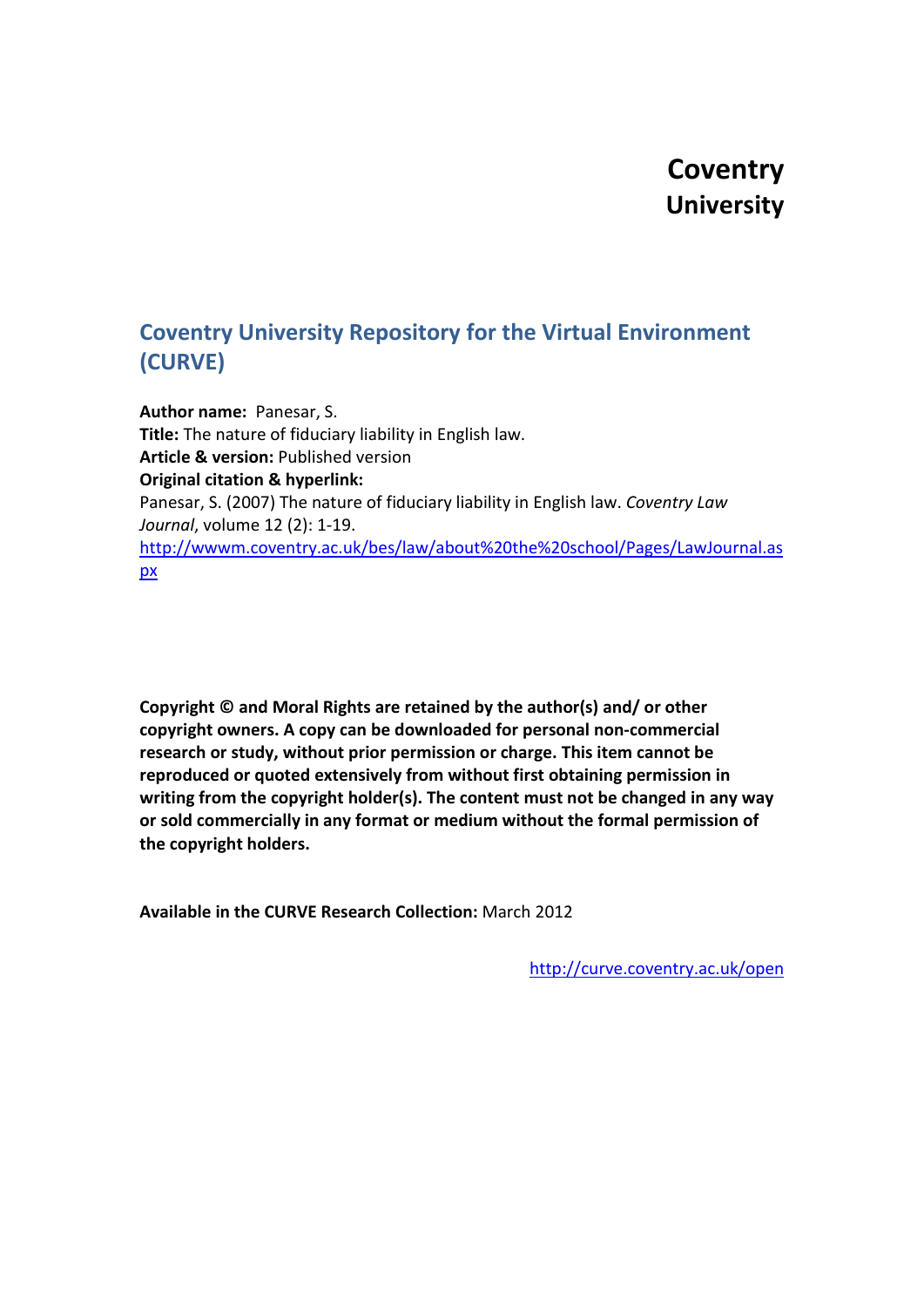# **Coventry Law Journal**

2007

### **The nature of fiduciary liability in English law**

Sukhninder Panesar

**Subject:** Trusts. **Other related subjects:** Equity. Torts

**Keywords:** Breach of fiduciary duty; Fiduciary duty; Fiduciary relationship; Strict liability **Cases:** Sinclair Investment Holdings SA v Versailles Trade Finance Ltd (In Administrative Receivership) [2005] EWCA Civ 722; [2006] 1 B.C.L.C. 60 (CA (Civ Div)) Attorney General v Blake [1998] Ch. 439 (CA (Civ Div))

#### *\*Cov. L.J. 2* **Introduction**

Although the abuses of fiduciary relationship have long been one of the major concerns of equitable jurisdiction, the concept of a fiduciary has been far from clear. In *Lac Minerals v International Corona Ltd*[1](#page-10-0) La Forest J. in the Supreme Court of Canada explained that '…there are few legal concepts more frequently invoked but less conceptually certain than that of the fiduciary relationship.['2](#page-10-1) In his seminal work Professor Finn described a fiduciary relationship as 'one of the most ill-defined, if not altogether misleading terms in our law'[.3](#page-10-2) It is, perhaps this lack of a comprehensive definition that has made the law of fiduciaries not only an interesting area for legal scholars, but also a difficult one for those asked to define the circumstances in which such a relationship will arise. English law categorizes certain relationships as fiduciary *per se.* This is no more than saying that certain relations are, by their very nature, fiduciary per se, that is, without further inquiry. Thus the settled categories of fiduciary relationships include solicitor and clien[t4](#page-10-3) ; agent and principa[l5](#page-10-4) ; company director and the company $6$ , and trustee and beneficiary.  $7$  However, despite certain relationships being categorized as fiduciary *per se,* the list of fiduciary relationships is not closed. The courts have, from time to time, admitted into the category of fiduciary relationships relationships that are not traditionally fiduciary. For example, in *O'Sullivan v Management Agency & Music Ltd*<sup>[8](#page-10-7)</sup> a manager was held to owe fiduciary duties to a singer. On the facts a new and inexperienced pop singer had entered into a contract on grounds of undue influence. The court held that, by virtue of his inexperience and the undue influence asserted by the manager, the facts gave rise to a fiduciary relationship.

This article explores three major aspects of fiduciary law that have been the subject matter of much debate in recent times. The first aspect examines the circumstances in which English law will find a fiduciary relationship. In particular, this article examines whether there is a comprehensive definition of a fiduciary relationship or *\*Cov. L.J. 3* whether the finding of a fiduciary relationship is left to judicial discretion. The second aspect looks to the question of whether fiduciary relationships are capable of arising in commercial contexts. This has been a somewhat controversial question because the assumption appears to be that in commercial relationships the parties do not usually act in the best interests of the other. Thus, the question arises whether commercial relationships are repugnant to fiduciary law. The final aspect addressed in this article is the extent to which the strict liability of fiduciary law is justified in some of the fiduciary cases that arise in the modern law.

# **Grounds for the Imposition of Fiduciary Relationship**

Although certain relationships are fiduciary *per se,* the real question is: when will the court find a fiduciary relationship in circumstances when it does not fit into the recognised categories of fiduciary relationships? The problem is that the English courts have not provided a universal definition of a fiduciary relationship, instead, the approach has been very much one of judicial flexibility. Academics have attempted to address the matter by identifying certain factors that justify the imposition of a fiduciary relationship. For example, Sealy, after having reviewed the existing authorities, argued in 1962 that there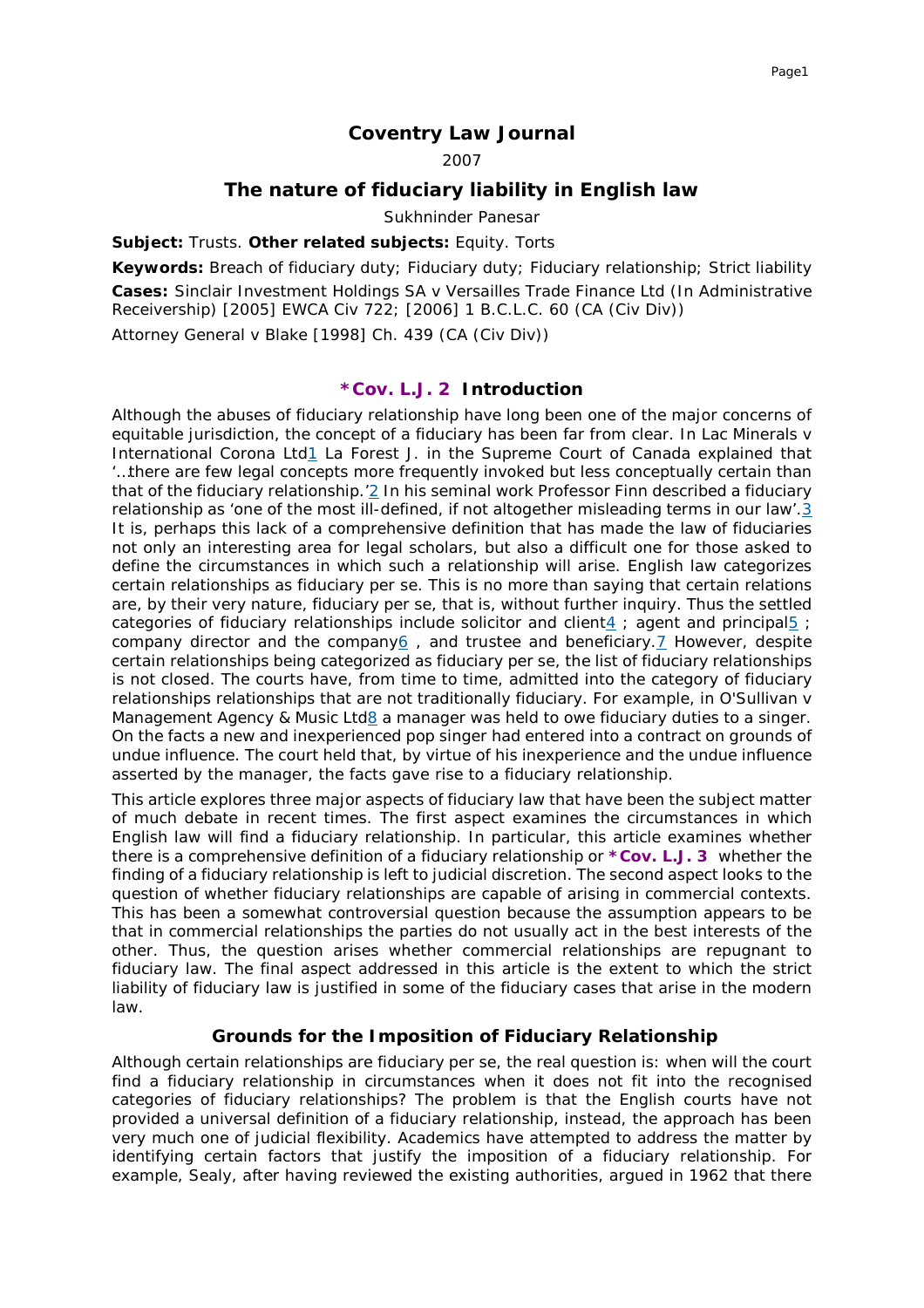were essentially four categories of fiduciary relationship[.9](#page-10-8) He argued that the first two classes were reasonably capable of definition whilst the third and fourth classes were concerned with the application of certain presumptions that justified the imposition of fiduciary duties, thereby giving rise to a fiduciary relationship between the parties. The first category deals with the situation where one person has control over property for the benefit of another. Included in this category are persons such as trustees, guardians and bailiffs. Also included in this category is a donee of a power of appointment in circumstances when that power is imposed in the office, for example, of trusteeship[.10](#page-10-9) The second category deals with those situations where a claimant entrusts property to the defendant to perform a job in the best interests of the claimant. What is clear with Sealy's second classification is that there is no requirement that the defendant is actually dealing with property belonging to the plaintiff. Thus, whilst the majority of fiduciary relationships will involve some control over property belonging to another, according to Sealy's classification it is not crucial that there be some control over property. A good example of a situation falling into this category is the decision of the *\*Cov. L.J. 4* House of Lords in *Reading v A-G.*[11](#page-10-10) In this case, a British army sergeant stationed in Cairo allowed, by virtue of his uniform, civilian lorries carrying contraband goods to pass through checks points without any checks. The House of Lords held that the sergeant, by virtue of being employed by the Crown, stood in a fiduciary relationship to the Crown and thus was required to account for the bribes he had received from the smugglers. Whilst Sealy's second category does not require that the fiduciary be in control of property, it is questionable whether this is correct in light of a recent judicial pronouncement that a fiduciary relationship requires some control over property belonging to another[.12](#page-10-11)

The third and fourth categories of Sealy's classification are a little more complicated and work on the presumption that certain events have occurred which call for the imposition of fiduciary duties; thereby giving rise to a fiduciary relationship. In the third category are situations where a person, who is already in a fiduciary relationship, and who is controlling property for another, then acquires property for himself as a result of his position as a fiduciary. Any new property acquired will be deemed as an accretion to the original property. Sealy gives as an example the seminal case of *Keech v Sandford*[13](#page-11-0) where, as will be seen in more detail later, a trustee, having failed to renew a lease of a market for an infant beneficiary, renewed the lease personally. The court held that the new lease was to be held on the same terms and conditions as the original lease in favour of the infant. Another example which could be classified as falling into this category, although it could also fall into categories one and two, is the decision of the House of Lords in *Boardman v Phipps.*[14](#page-11-1) On the facts of this case, a solicitor acting in connection with a trust advised the trustees, who already held shares in a private company, that they should acquire more shares in the same company with a view to exerting greater control over it. The trustees refused to purchase further shares on the basis that the trust instrument did not authorise them to do so. After consultation with some of the trustees, the solicitor acquired a controlling interest in the company and made a substantial profit for himself, as well as restructuring the company and making profit for the beneficiaries. By a bare majority, the House of Lords held that the solicitor was required to account for those profits made in his capacity as a fiduciary. Despite the absence of dishonesty on his part, those profits had been made in his capacity as *\*Cov. L.J. 5* a fiduciary and thus belonged to the beneficiaries. The decision of the House of Lords in *Boardman v Phipps*[15](#page-11-2) illustrates the strict rule of equity that questions of good faith and honesty are generally not an issue in deciding whether the fiduciary is entitled to retain any property made in his capacity as a fiduciary. This matter is discussed in more detail below. The final classification deals with the imposition of a fiduciary relationship where one party exerts undue influence on another. The existence and possibility of undue influence is sufficient to generate a fiduciary relationship.

Despite Sealy's categorisation, and indeed that of other academics writing in this fiel[d16](#page-11-3), the courts have not yet given a comprehensive definition of a fiduciary. Instead, judicial flexibility has resulted in the courts working on the premise that the central defining features of a fiduciary relationship is where one party is acting in the best interests of the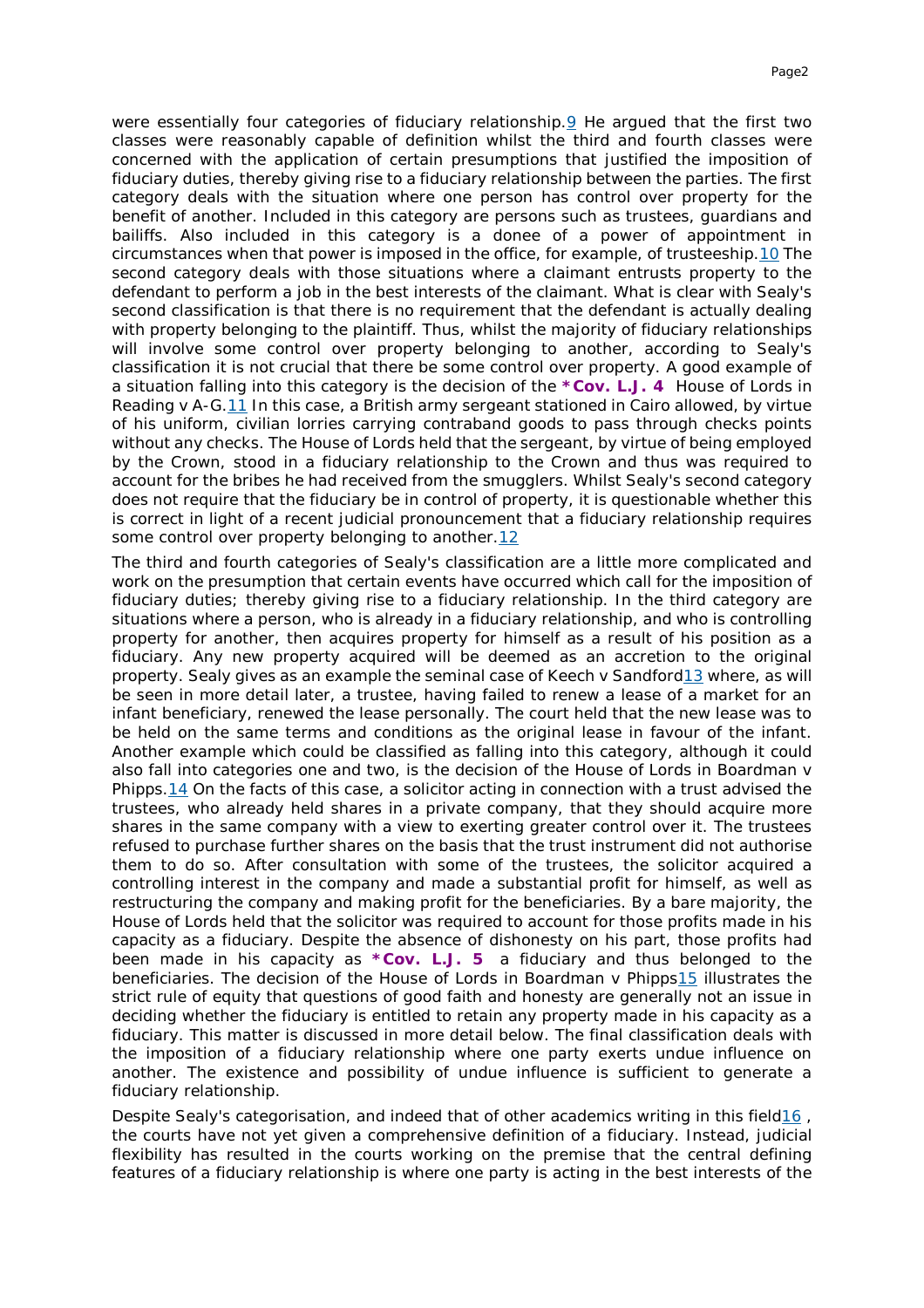other party and therefore is required to owe a duty of loyalty to the other. Judicial pronouncements of these features can be found in a number of English law cases. In *White v Jones*[17](#page-11-4) Lord Browne-Wilkinson commented that '…the paradigm of the circumstances in which equity will find a fiduciary relationship is where one party, A, has assumed to act in relation to the property or affairs of another, B'[.18](#page-11-5) In *Bristol and West Building Society v Mothew*[19](#page-11-6) Millett L.J. explained that 'a fiduciary is someone who has undertaken to act for or on behalf of another in a particular matter in circumstances which give rise to a relationship of trust and confidence. The distinguishing obligation of a fiduciary is the obligation of loyalty. The principal is entitled to the single minded loyalty of his fiduciary…['20](#page-11-7) In other jurisdictions such as Australia and Canada the courts have employed concepts such as 'undertaking to act on behalf of another' or 'the exercise of a power or discretion so as to affect the principal's legal position' to find a fiduciary relationship. 21

Although certain relationships have been described as fiduciary per se, the courts are not precluded from finding a fiduciary relationship in circumstances that justify the *\*Cov. L.J. 6* imposition of such a relationship and the corresponding duties that follow with it. The reason for this is, as Millet L.J. explained in *Bristol and West Building Society v Mothew,* that a fiduciary 'is not subject to fiduciary obligations because he is a fiduciary; it is because he is subject to them that he is a fiduciary.' $22$  In other words, it is the particular circumstances which give rise to the finding of a fiduciary relationship, rather than the nature of the primary relationship of the parties. What the court is required to do is to examine whether any particular set of facts have the features that are identified by Millet L.J. in *Bristol and West Building Society v Mothew.* These features are:

• An element of undertaking by the fiduciary to act for or on behalf of another to procure the best terms for that person

- An element of reliance by the principal that the fiduciary will act in his or her best interest
- An element of vulnerability; that the fiduciary may be in a position to negatively affect the interests of that other person

Using these criteria the courts have found fiduciary relationships beyond the recognised categories identified above. Thus it has been possible for professional advisers, bank managers, mortgagees, doctors and employees to be subject to fiduciary obligations even though they do not fit into the recognised relationships that are fiduciary *per se.*

#### **Fiduciary Relationships in a Commercial Context**

The extent to which fiduciary relationships can be imposed in a purely commercial context has been the subject matter of much debate in recent times. There appear to be a number of reasons as to why the debate is more acute in the commercial context than any other. In the first place, there has been the long-standing debate as to the proper application of equitable doctrines in a purely commercial context. In *New Zealand & Australian Land Co. v Watson*[23](#page-11-10) Bramwell L J explained that he would be very sorry to see 'the various intricacies and doctrines connected with trusts *\*Cov. L.J. 7* incorporated into commercial transaction.['24](#page-11-11) Similarly, writing extra-judicially, Millett L.J. commented that 'it is of the first importance not to impose fiduciary obligations on parties to a purely commercial relationship.['25](#page-11-12) The reasoning behind this relates to the nature of commercial transactions and the relationships created thereby. Unlike the relationship of trust, where the trustee undertakes to act in the best interests of the beneficiary, the assumption in commercial relationships is that each party is bargaining at arms' length and is not acting in the best interests of the other but has its own interests foremost. In the words of Snell, 'it is normally inappropriate to expect a commercial party to subordinate its own interest to those of another commercial party.['26](#page-11-13)

A second reason for the reluctance to have a liberal application of fiduciary law in a commercial context relates to the remedies that are available in cases of breach of fiduciary duty. Where a fiduciary breaches his duty of loyalty to his beneficiary, the beneficiary will have a right to equitable compensation in circumstances in which he has suffered a loss; or where the fiduciary has made a profit, he will be entitled to restitution. Restitution can be effected in one of two ways: firstly, by requiring the fiduciary to account for the profit; or,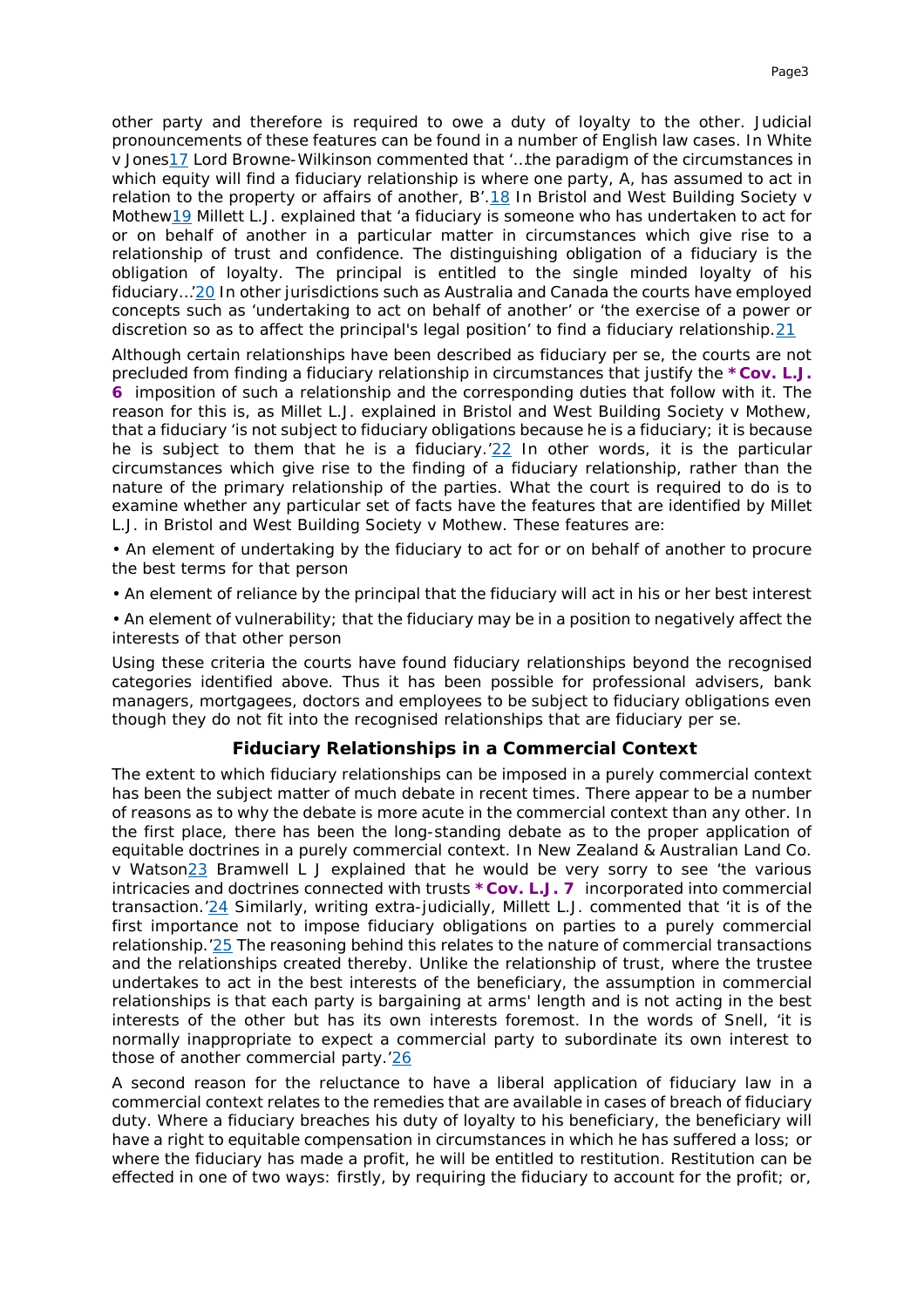secondly, by imposing a constructive trust on the profit so as to allow the beneficiary a proprietary claim to such profit. It is the imposition of the constructive trust that is more controversial in recent times. The reason for this relates to the fact that the imposition of such a trust gives a particular commercial party, which is the principal of a fiduciary relationship, priority over the property of an insolvent fiduciary. Leading academics have warned against the imposition of a constructive trust in such circumstances so as to adjust property rights on insolvency[.27](#page-11-14)

Despite the reservations about the proper role of fiduciary law in a commercial context, it would be nonsense to say that commercial transactions do not lend themselves to fiduciary obligations. Parties in a commercial relationship may well have intended to bring about a fiduciary relationship so that one party is acting in the interests of the other. Alternatively, the course of conduct between the parties may show that they are under a duty of loyalty to the other. Many agency relationships involve a commercial context where one company is acting in the interests of another. In other situations, the circumstances will themselves import a fiduciary *\*Cov. L.J. 8* relationship. For example, in the popularly cited Canadian case, *LAC Minerals Ltd v International Corona Resources Ltd*[28](#page-11-15) the Canadian Supreme Court found a fiduciary relationship in circumstances where two companies were negotiating a joint venture to exploit minerals. The land to be mined belonged to the plaintiff but the defendants, through the course of dealings, established that adjacent land also contained minerals. The defendants then mined the adjacent land without the plaintiff's consent. The Court held that the defendants owed fiduciary duties to the plaintiffs because they had obtained confidential information from the plaintiffs.

More recently in *Sinclair Investment Holding SA v. Versailles Trade Finance Ltd*[29](#page-11-16) the Court of Appeal had the opportunity to revisit the grounds for the imposition of a fiduciary relationship in a commercial context. The facts of this case involved an appeal by Versailles Trade Finance Limited (VTFL) against an order of Mr Nicholas Strauss QC, allowing an appeal against an earlier order refusing to strike out claims in the case. The background to the appeal involved VTFL, which was an associated company belonging to a group of companies known as the Versailles Group. An important feature of the case was that a major shareholder in the Versailles Group was a company called Marrlist Limited, owned by Mr Cushnie who was also a director of the companies in the Versailles Group. VTFL was a subsidiary of a listed company, Versailles Group PLC. The business of the group involved accelerated discount trading. The court did not go into detail about the nature of the business of the Versailles Group, save to say that it involved raising money from third party investors and investing the money on their behalf in manufactured goods purchased from the manufacturer and sold onto purchasers. Sinclair Investment Holdings SA was one of the third party investors who had entered into a trader's agreement with VTFL. The terms of the agreement involved, *inter alia,* that Sinclair Investments would provide VTFL with £2.35 million for the purposes of buying and selling goods for Sinclair Investments.

Despite the terms of the agreement between Sinclair Investments and VTFL, the monies advanced by Sinclair Investments were not used in accordance with that agreement. In fact, the money belonging to Sinclair Investments was used by the Versailles Group to increase its turnover with the result that Marrlist Limited was able to sell its shares in the Versailles Group at a profit. In other words, the profits enjoyed *\*Cov. L.J. 9* by Marrlist, and ultimately Mr Cushnie, were made directly as a result of Sinclair Investment's money. The reason why it can be said that the money still belonged to Sinclair Investments, despite being handed over to VTFL, is that one of the terms of the traders' agreement was that any of the money not used for the purpose of buying and selling goods was to be held on trust in a bank account for Sinclair Investments. This meant that VTFL was holding the money on trust for Sinclair Investments. The profits made by Marrlist Limited were used to repay a mortgage on a property in Kensington owned by Mr Cushnie and subsequently sold for £8.6 million. This money had been paid to the receivers of VTFL from whom Sinclair Investments on full trial would attempt to recover.

Sinclair Investments sought to recover their money from the £8.6 million pounds on two grounds. Firstly, that the profit made by Marrlist Limited and ultimately Mr Cushnie had been made as a result of a breach of a fiduciary duty owed to Sinclair Investments by Mr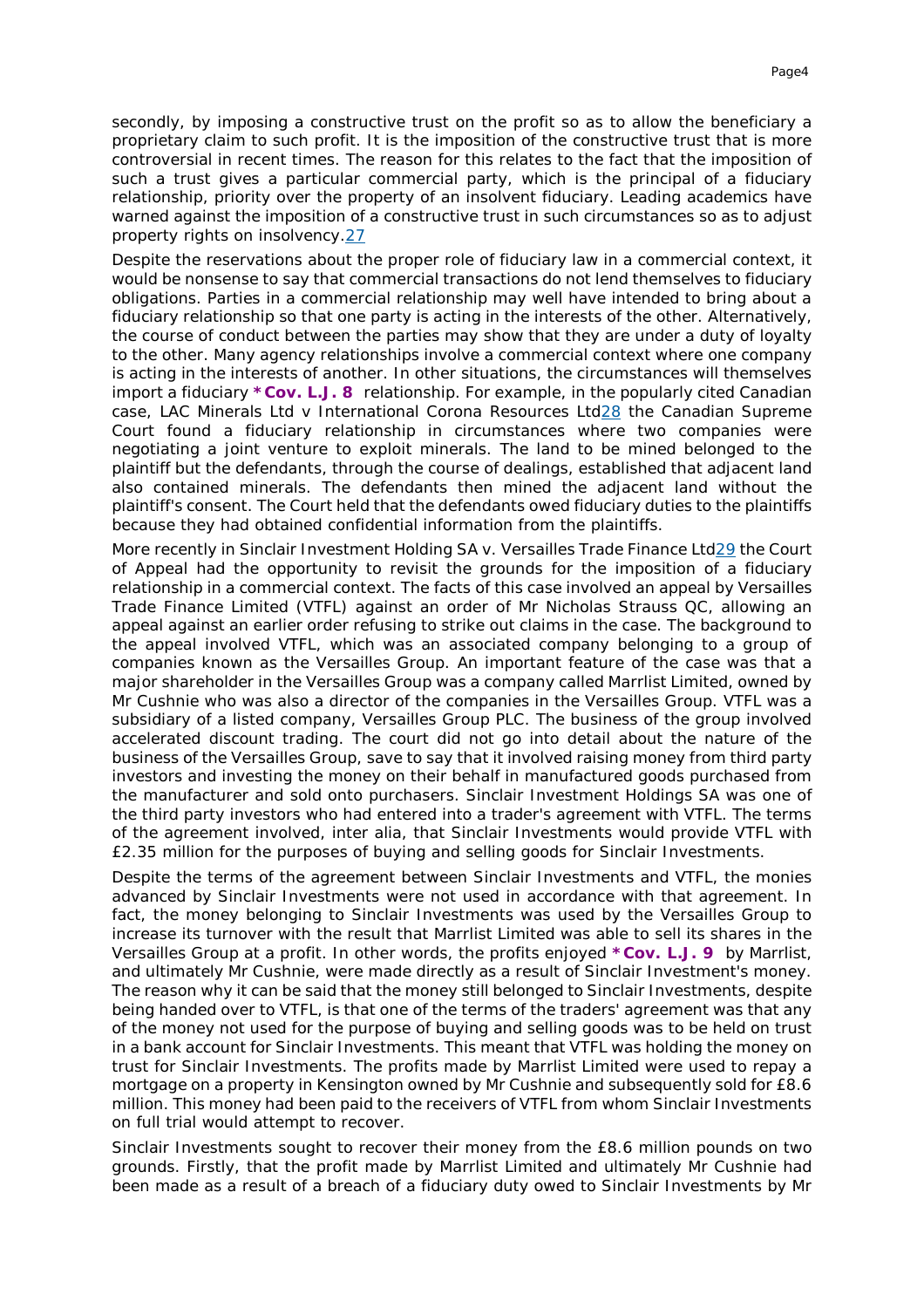Cushnie. Secondly, that part of the proceeds of sale were held on constructive trust for Sinclair Investments because the proceeds of the sale of the property in Kensington were made as a result of the fraud of Mr Cushnie who was responsible for increasing the turnover of the Versailles Group by misusing the money of Sinclair Investments. At first instance the Judge held that there was an arguable case on both of these points. VTFL, however, appealed, arguing that there was no fiduciary relationship between Mr Cushnie and Sinclair Investments and nor was there a general principle that a constructive trust should be imposed on a fraudster. These points can be examined in more detail.

Whilst it is trite law that a director owes fiduciary duties to the company in which he is employed[,30](#page-11-17) does a director owe fiduciary duties beyond that of his company? The general position is that a director does not owe fiduciary duties beyond those owed to the company; thus, a director does not owe such duties to the shareholders generally. Mr Cushnie may well have been a director of the companies belonging to the Versailles Group and thus owed fiduciary duties to VTFL, but did he also owe fiduciary duties to Sinclair Investments? It was argued on behalf of VTFL that Mr Cushnie could not owe parallel duties to VTFL as well as Sinclair Investments for whom VTFL had become a trustee. This would simply put Mr Cushnie in a position of 'hopeless conflict'[.31](#page-11-18) In support of this argument Counsel for VTFL cited a powerful passage from Millett L.J's judgment in *Bristol and West Building Society v \*Cov. L.J. 10 Mothew*[32](#page-11-19) where his Lordship, when commenting on the features of a fiduciary relationship, explained that, 'a fiduciary must act in good faith; he must not make a profit out of his trust; he must not place himself in a position where his duty and interest may conflict; he may not act for his own benefit or the benefit of a third person without the informed consent of his principal.['33](#page-12-0) In the opinion of counsel for VTFL, Mr Cushnie simply did not give any undertaking of loyalty, express or implied, to Sinclair Investments.

Although on the facts Mr Cushnie's relationship with Sinclair Investments could not be categorised as fiduciary in the sense of belonging to the recognised categories of fiduciary relationships, Arden L.J. in the Court of Appeal proceeded to answer the question whether Mr Cushnie could have acquired fiduciary obligations towards Sinclair Investments. In her Ladyship's judgment 'if it is alleged that a person who does not fall within the usual categories of a fiduciary relationship, such as trustee and director, made manifest his intention to enter into a fiduciary relationship--that is, to undertake to the other a duty of loyalty - there would be a sufficient pleading of fiduciary relationship.['34](#page-12-1) Having identified that a fiduciary relationship could arise where a person had undertaken a duty of loyalty to another, Arden LJ proceeded to examine whether it was a necessary pre-requisite to the finding of a fiduciary relationship that the fiduciary should have a relationship with any item of property belonging to the principal. This question was important on the facts because Mr Cushnie did not have legal title over the money advanced by Sinclair Investments to VTFL. Normally, in most other fiduciary relationships that are fiduciary *per se,* the fiduciary is exercising control over property for the benefit of another, for example the trustee-beneficiary relationship. In her Ladyship's opinion there was nothing in the authorities to suggest that there was a need for a fiduciary to have a particular relationship with any property. However, on the present facts this was a contentious issue because, although Mr Cushnie did not have legal title to the money advanced by Sinclair Investments, he was a director of VTFL and was in a position to control the exercise by VTFL of its powers over the money belonging to Sinclair Investments.

In the opinion of the Court of Appeal, Mr Cushnie, although a director of VTFL and as such not owing fiduciary duties to the traders investing with VTFL, nevertheless had by his own conduct given an undertaking of loyalty to the relevant traders that their *\*Cov. L.J. 11* sums advanced would be safeguarded and invested in an appropriate manner. This conduct was sufficient for the finding of a fiduciary relationship between Mr Cushnie and the traders.

# **The Nature and Standard of Fiduciary Liability**

The most basic duty of a fiduciary is not to allow himself to be put in a position where there is a conflict between his personal interest and that of his principal. This, often referred to as the 'no conflicts rule', will be applied rigorously by the courts. If the fiduciary allows there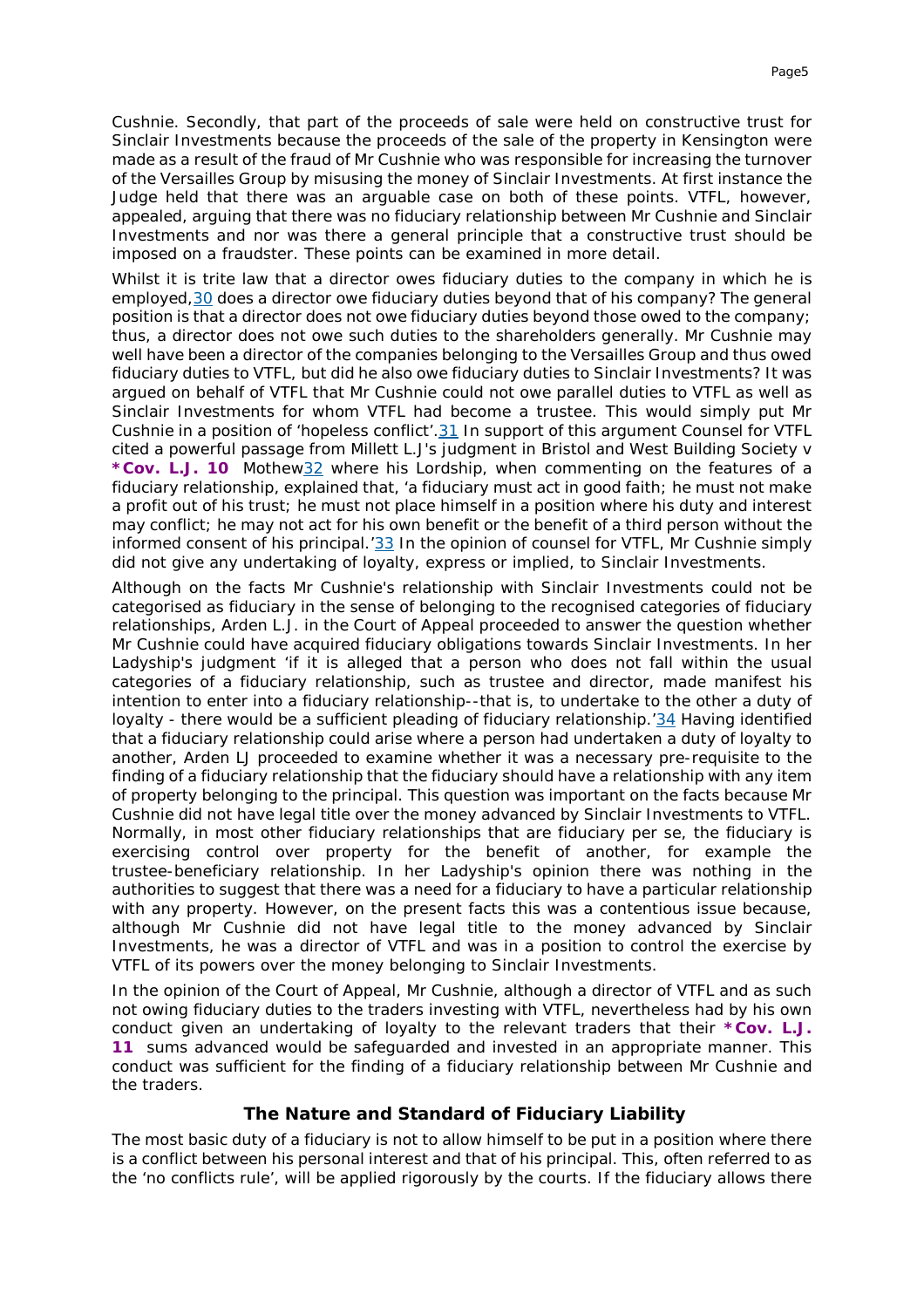to be a conflict, then inevitably it will result in him making an unauthorised or secret profit at the expense of his principal, or in the case of a trust, his beneficiary. Sometimes it is also said that fiduciary law is concerned with the law against secret profits. The matter is neatly summed-up by Lord Herschell in *Bray v Ford,*[35](#page-12-2) where his Lordship explained that:

'It is an inflexible rule of a Court of Equity that a person in a fiduciary position…is not, unless otherwise expressly provided, entitled to make a profit; he is not allowed to put himself in a position where his duty and interest conflict. It does not appear to me that this rule is, as has been said, founded upon principles of morality. I regard it rather as based on the consideration that, human nature being what it is, there is a danger, in such circumstances, of the person holding a fiduciary position being swayed by interest rather than by duty, and thus prejudicing those whom he was bound to protect. It has, therefore, been deemed expedient to lay down this general rule. But I am satisfied that it might be departed from in many cases, without any breach of morality, without any wrong being inflicted, and without any consciousness of wrong-doing[.'36](#page-12-3)

The nature of fiduciary liability was extensively considered by Millet L.J. in *Bristol & West Building Society v Mothew.*[37](#page-12-4) The question before the Court of Appeal was whether a solicitor, who was acting both for a lender and borrower, was in breach of a fiduciary duty in circumstances where the solicitor had given incorrect advice to the *\*Cov. L.J. 12* lender. In holding that negligent advice given by the solicitor was a breach of duty, albeit not a breach of fiduciary duty, Millet L.J. explained the core elements of the basic fiduciary duty of no conflict of interest. His Lordship explained that:

'A fiduciary is someone who has undertaken to act for or on behalf of another in a particular matter in circumstances which give rise to a relationship of trust and confidence. The distinguishing obligation of a fiduciary is the obligation of loyalty. The principal is entitled to the single-minded loyalty of his fiduciary. This core liability has several facets: a fiduciary must act in good faith; he must not make a profit out of his trust; he must not place himself in a position where his duty and his interest may conflict; he may not act for his own benefit or the benefit of a third person without the informed consent of his principal. This is not intended to be an exhaustive list, but it is sufficient to indicate the nature of fiduciary obligations.['38](#page-12-5)

It has been suggested that the paramount duty of loyalty comprises two related themes. 39 The first comprises a general prohibition on a fiduciary allowing there to be a conflict of interest between his duty and interest. The second is a prohibition on the fiduciary making a secret profit from his position as a fiduciary. However, the two themes are inter-related because the very possibility of a conflict of interest will invariably result in the fiduciary making an unauthorised profit at the expense of his principal. 40

It is clear that a person standing in a fiduciary relationship owes fiduciary obligations to his principal or beneficiary. However, it should be noted that not all of the duties of a person categorised as a fiduciary are necessarily fiduciary duties. In other words, a fiduciary may owe parallel duties. For example, it is possible for a fiduciary to be subject to contractual duties or duties arising in tort whilst at the same time being subordinated to fiduciary duties[.41](#page-12-8) The matter is neatly explained by the decision in *Bristol & West Building Society v Mothew*[42](#page-12-9) where a solicitor was not in breach of a fiduciary duty in circumstances where he had given negligent advice to his client. *\*Cov. L.J. 13* Although the negligent advice was a breach of duty, it could not be properly categorised as a breach of his fiduciary duty. In the course of his judgment Millet L.J. explained that:

'The expression fiduciary duty is properly confined to those duties which are peculiar to fiduciaries and the breach of which attracts legal consequences differing from those consequent upon the breach of other duties. Unless the expression is so limited it is lacking in practical utility. In this sense it is obvious that not every breach of duty by a fiduciary is a breach of fiduciary duty. $43$ 

There are many examples of the concurrency of fiduciary and non-fiduciary duties imposed on a particular individual. For example, it is trite law that a trustee owes fiduciary duties to his beneficiary. However, a trustee who fails to invest the trust funds will be liable for breach of trust and not for breach of fiduciary duty. His failure to invest the trust funds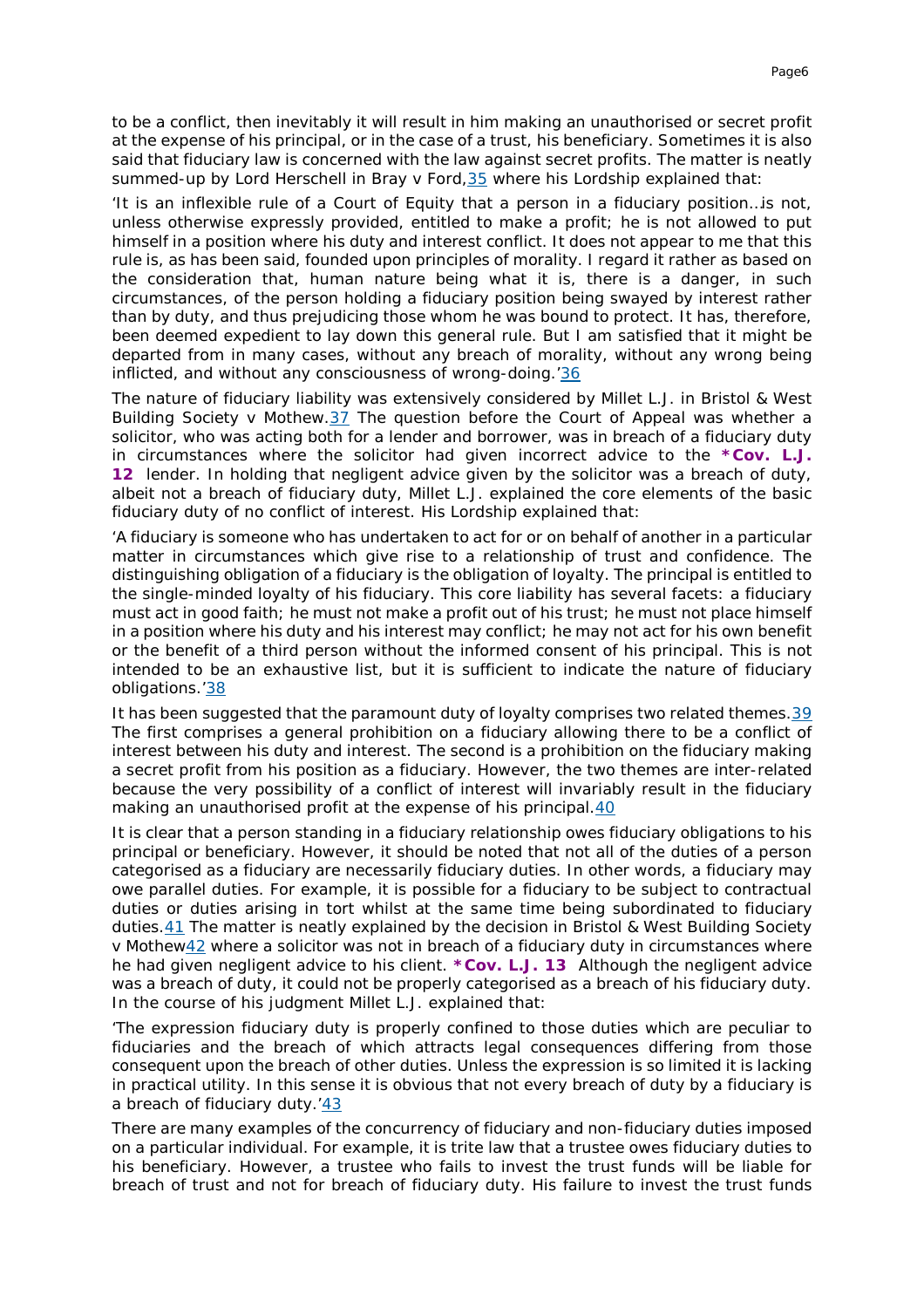arises from trust law and not from the fact that he stands in a fiduciary relationship to the beneficiary. The concurrency of fiduciary and non-fiduciary relationships is illustrated in the decision of the Court of Appeal in *A-G v Blake.*[44](#page-12-11) The facts of this case concerned a certain Blake who was a member of the Crown Secret Intelligence Service from 1933 to 1961. In 1951 he became an agent for the former Soviet Union and was eventually convicted and sentenced to 42 years in prison for communicating information contrary to the Official Secrets Act 1911. In 1966 he managed to escape from prison and went to live in Moscow. In 1990 he published a book 'No Other Choice' which detailed his activities as a member of the Secret Service. This publication was without permission from the Crown who subsequently sought to recover profits he had made as a result of the publication of the book. The Attorney-General acting for the Crown argued that the profits on the book had been made as a result of breach of his fiduciary duty of loyalty owed to the Crown. The basis of the argument was that Blake was a former servant of the Crown and as such owed fiduciary duties to the Crown. Furthermore, the information he had acquired about the Secret Service was imparted to him in his capacity as a servant of the Crown and that this information was now being used to make a profit.

The Court of Appeal accepted that when Blake was employed he owed the Crown a core fiduciary obligation of loyalty. His Lordship explained that 'the core obligation of *\*Cov. L.J. 14* a fiduciary of this kind is the obligation of loyalty. The employer is entitled to the single-minded loyalty of his employee. The employee must act in good faith; he must not make a profit out of his trust; he must not place himself in a position where his duty and his interest may conflict; he must not act for his own benefit or the benefit of a third party without the informed consent of his employer.['45](#page-12-12) However, the Court of Appeal held that Blake was not acting in breach of fiduciary duty when the book was published. Lord Woolf MR explained that whilst Blake was employed he undoubtedly owed fiduciary duties to the Crown. However, these duties only lasted as long as the relationship giving rise to it lasted; the fact that Blake was no longer employed when the book was published meant that he did not any longer stand in a fiduciary relationship with Crown. The Court of Appeal did, however, hold that although there had been no breach of fiduciary duty, Blake had committed a breach of contract on the grounds that his contract of employment required clearance before writing the book. Furthermore, it held that the Crown had a legitimate interest in ensuring that confidential information was not disclosed in breach of contract. Accordingly, the Court ordered that the profits should be paid over to the Crown. 46

It is clear now that a fiduciary owes onerous duties to his principal. It should also be made clear that the standard of liability is strict. The courts will not entertain questions of honesty or whether the fiduciary acted in good faith. If there is a possibility of a conflict of interest and the fiduciary allows that conflict to occur then he will be liable and subject to the remedies for breach of fiduciary duty. For example, in *Bray v Ford*[47](#page-12-14) the court explained that a breach of fiduciary duty 'may be attended with perfect good faith['48](#page-12-15) and furthermore that the conflict rule 'might be departed in many cases, without any breach of morality, without any wrong being inflicted, and without any consciousness of wrong doing. $49$  The same view was echoed in *Regal (Hastings) Ltd v Gulliver*[50](#page-12-17) where Lord Russell of Killowen, when dealing with the fiduciary duties of a director, explained that:

'The rule of equity, which insist on those, who by use of a fiduciary position make a profit, being liable to account for that profit, in no way depends on fraud, or absence of bona fides; or upon such questions or considerations as *\*Cov. L.J. 15* whether the profit would or should otherwise have gone to the plaintiff, or whether the profiteer was under a duty to obtain the source of the profit from the plaintiff, or whether he took a risk or acted as he did for the benefit of the plaintiff, or whether the plaintiff has in fact been damaged or benefited by his action. The liability arises from the mere fact of a profit having, in the stated circumstances been made. The profiteer, however, honest and well intentioned, cannot escape the risk of being called upon to account.'<sup>51</sup>

Perhaps a good illustration of the lack of dishonesty and the absence of bad faith being irrelevant factors in determining liability is the decision of the House of Lords in *Boardman v Phipps.*[52](#page-12-19) It will be recalled that in this case Boardman was a solicitor providing his services to trustees under a will. The trustees were holding 8000 shares out of an issued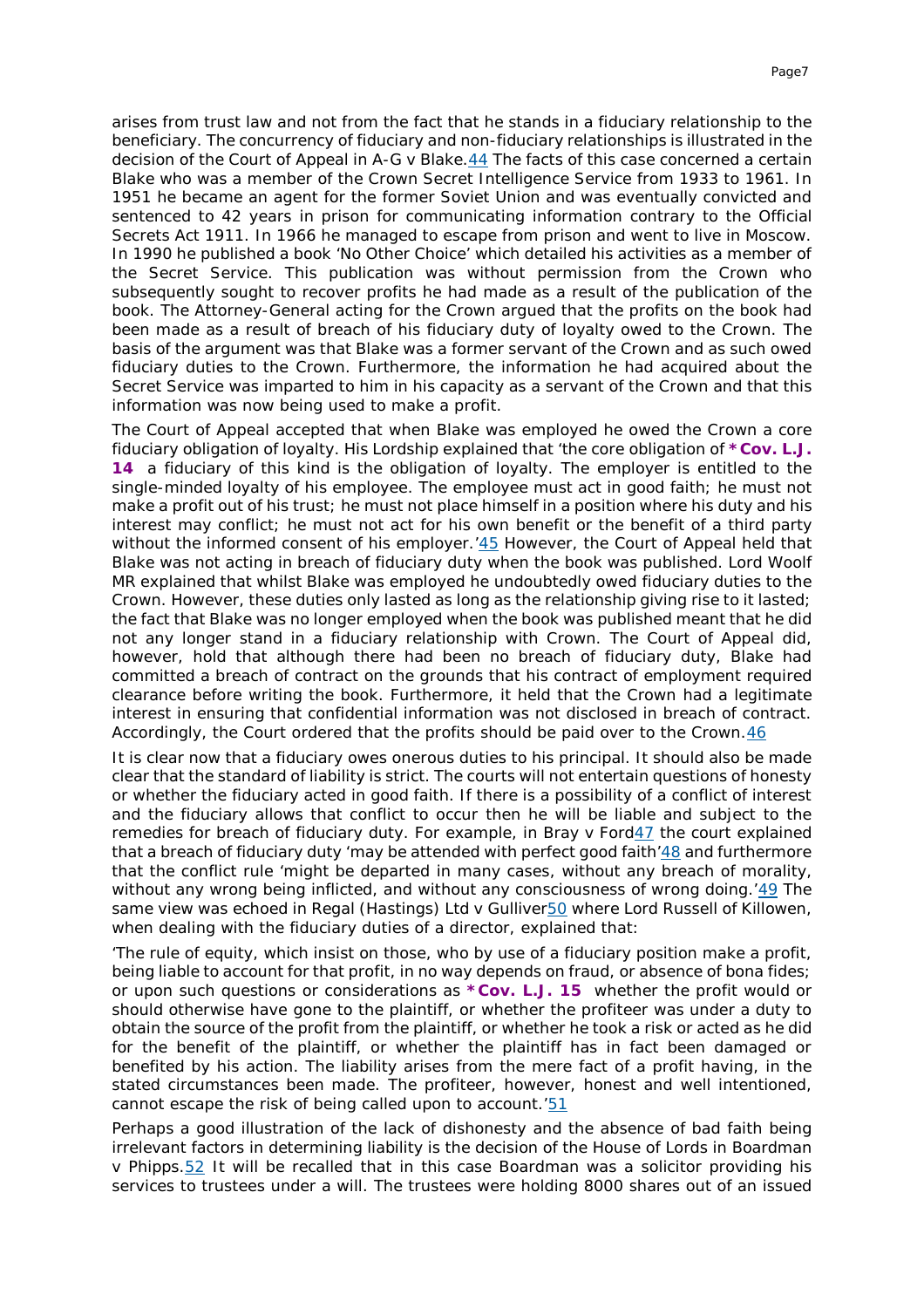30000 in a private company. Boardman advised the trustees that there was substantial scope for making a profit on the shares in the private company and therefore they should purchase more of the shares in the company. The trustees refused to purchase the shares because the trust instrument did not allow the acquisition of further shares in the same company. Boardman used the knowledge he had gained from the trust to purchase the remaining shares in the private company. After reorganisation of the private company, the shares he acquired were sold at a profit. He made a profit in the region of £75,000 as well a benefit to the trust shares in the region of £47,000. The House of Lords held by a majority of 3:2 that Boardman was a constructive trustee of the profits made and as such was required to account for them. In coming to this decision, the House of Lords paid significance to the fact Boardman had made the profit because he had acquired knowledge of the shares by virtue of the fact that he was acting as solicitor to trustees of the trust fund. Furthermore, it mattered not that the trustees could not have used the information for their own benefit. The fact remained that Boardman made the profit by virtue of his position as solicitor to the trust fund with specific knowledge of the company and the shares within it. Boardman, however, was authorised to retain some of the profit by way of remuneration on the basis of *quantum meruit.* Both the Court of Appeal and the House of Lords were aware that Boardman was a man of great ability and had expended labour in re-organising the company and increasing the share therein.

*\*Cov. L.J. 16* The absence of bad faith being an irrelevant factor in determining the liability of the fiduciary was also illustrated in another decision of the House of Lords in *Guinness v Saunders.*[53](#page-12-20) On the facts of this case, a director of a company received a sum of £5.2m under a contract he had entered into to provide his services in relation to a take-over bid. Thomas Ward, a former non-executive director of Guinness, was employed to provide his services to Guinness in relation to the takeover bid for Distillers. Ward had been a former non-executive director of Guinness and, despite the absence of any bad faith on his part, the House of Lords held that he had failed to disclose his former interest to the company Board. On this basis the House of Lords held that he was liable to account for the money he had received.

#### **The Rationale for the Strict Approach**

Why does fiduciary law adopt a very strict approach to the no-profit rule? It has been observed that where a profit is made by a fiduciary the court will require that the profit be returned to the principal or beneficiary despite the honesty or good faith of the fiduciary. Furthermore, the strict approach in English Law is further illustrated by the fact that the courts will require the fiduciary to return any profits made in circumstances when the opportunity to make such profits could not be utilised by the beneficiary. For example, it has been seen in *Boardman v Phipps*[54](#page-13-0) that although the beneficiaries were never in a position to acquire further shares in the private company, albeit through their trustees, nevertheless Boardman was required to account for the profit he made on the shares. Similarly, in *Keech v Sandord*[55](#page-13-1) it was observed at the outset of this article that the infant beneficiary was not in a position to renew the lease of Romford Market; nevertheless, the trustee was required to assign the lease to him and account for profits. The rationale for the strict approach hinges on a delicate matter of evidence. From the early nineteenth century the Court of Chancery preferred a deterrence approach because of the evidential difficulties involved in determining the motive of the fiduciary and establishing whether he did act honestly and in good faith. Honesty and good faith are by their very nature subjective criteria in law and involve determining the individual state of mind of the fiduciary. The ultimate question is whether the fiduciary has really put the interests of the beneficiary first, or whether his decision was clouded by the fact that he sees the opportunity to make a profit for himself. The matter is neatly explained by Moffat:

*\*Cov. L.J. 17* 'The courts of equity in the nineteenth century, particularly, under the early guiding influence of Lord Eldon, favoured the deterrent approach. This was in large measure because of concern over evidentiary difficulties facing a court in determining a trustee's motives where a possible conflict existed.['56](#page-13-2)

In more recent times, it has been doubted whether this strict approach adopted in some of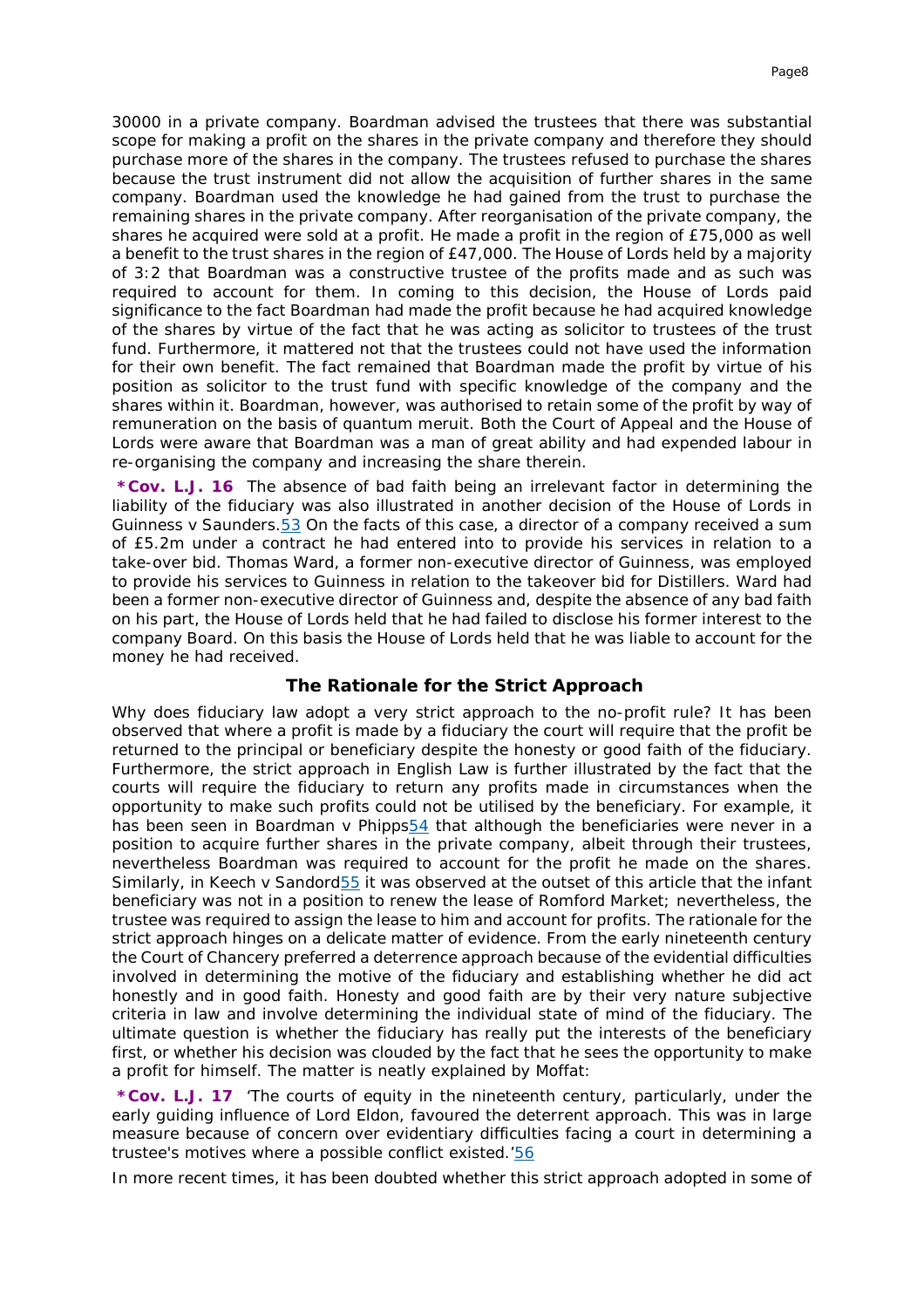the eighteenth century cases is justified in modern fiduciary law.

# **Is the Strict Liability Approach in Fiduciary Law Justified in the Modern Law?**

In one relatively recent case Lord Browne-Wilkinson commented that it is '…wrong to lift wholesale the detailed rules developed in the context of traditional trusts and seek to apply them to trusts of quite a different kind.['57](#page-13-3) This observation has been quite interestingly used by one leading treatise on the law of trusts to question whether the strict liability approach of fiduciary law is justified in the modern law of trusts[.58](#page-13-4) In this article it has been observed that where a fiduciary makes an unauthorised profit, he will be required to return it to his principal irrespective of his good faith and honesty. Fiduciary law, however, goes further and holds that a fiduciary will be under a duty to effect restitution even when the profit he has made could never have been made by his principal. For example, cases such as *Keech v Sandford,*[59](#page-13-5)*Boardman v Phipps*[60](#page-13-6) and *Regal (Hastings) v Gulliver*[61](#page-13-7) all make it clear that a profit that is made in circumstances where the principal could not have utilised the opportunity to make the profit for himself must nevertheless be returned to the principal. Historically, the justification for the strict rule related to the evidential issues involved in establishing the true motive of the fiduciary. Essentially, the question was whether the fiduciary had put the interests of the principal before his own interest.

In a number of modern cases the evidential issues that concerned the early Court of Chancery do not arise. The cases involve situations where there is no possibility that the principal could have utilised the opportunity. Take, for example, *Regal (Hastings) v Gulliver*[62](#page-13-8) , the facts of which concerned the purchase of two cinemas by the plaintiff *\*Cov. L.J. 18* company which already owned one cinema in Hastings. The intention was that the three cinemas would be acquired by the plaintiff company and then sold off together. In order to facilitate the purchase of the cinemas, a subsidiary with a capital of 5000 shares was formed so as to take leases of the cinemas. However, only 2000 of the shares were fully paid, which proved to be fatal because the owner of the cinema was only willing to grant leases of the cinema on the grounds that all the shares were fully paid up. The plaintiff did not have any further money to pay into the subsidiary. Four directors and an outsider then acquired the remaining shares and the cinemas were eventually taken over with the directors making a substantial profit on the respective sale of their shares. The plaintiff then bought an action to recover the profits made by the directors on the grounds that it was made in breach of fiduciary duty. The action succeeded in the House of Lords on the grounds that the directors had acquired the shares in their capacity as fiduciaries. The House of Lords were firmly undeterred by the fact that the company could not itself have acquired the shares. The court was firmly of the opinion that the law in *Keech v Sandord* laid a strict rule that a fiduciary was not allowed to make an unauthorised profit.

The decision in *Regal (Hastings) v Gulliver* exemplifies the strictness of the common law. However, it is questionable whether this strict approach is justified in circumstances where there are no real evidential issues as regards the fiduciary's motives. For example, in *Regal (Hastings),* the company was never in a position to acquire the shares in the subsidiary. The directors did not abuse their position in order to get the shares and the profit was made in good faith. AJ Oakley makes reference to a number of cases from other jurisdictions where a more flexible approach has been adopted. $63$  The Supreme Court of Canada ruled in *Peso Silvermines v Cropper*[64](#page-13-10) that a director was entitled to retain profits made from certain mining claims. The company, on whose board he sat, had initially declined to take those claims. Likewise in *Consul Development v D.P.C. Estates*[65](#page-13-11) the High Court of Australia was of the view that the manager of a company could purchase property for himself that the company for whom he was working did not want to purchase themselves. AJ Oakley concludes by commenting that 'if Lord Browne-Wilkinson's remarks cause judges to think twice before they automatically apply conclusions reached in totally different legal and economic contexts to modern conditions, English *\*Cov. L.J. 19* Law may indeed one day adopt the more flexible attitudes already manifested in other jurisdictions.['66](#page-13-12)

# **Conclusion**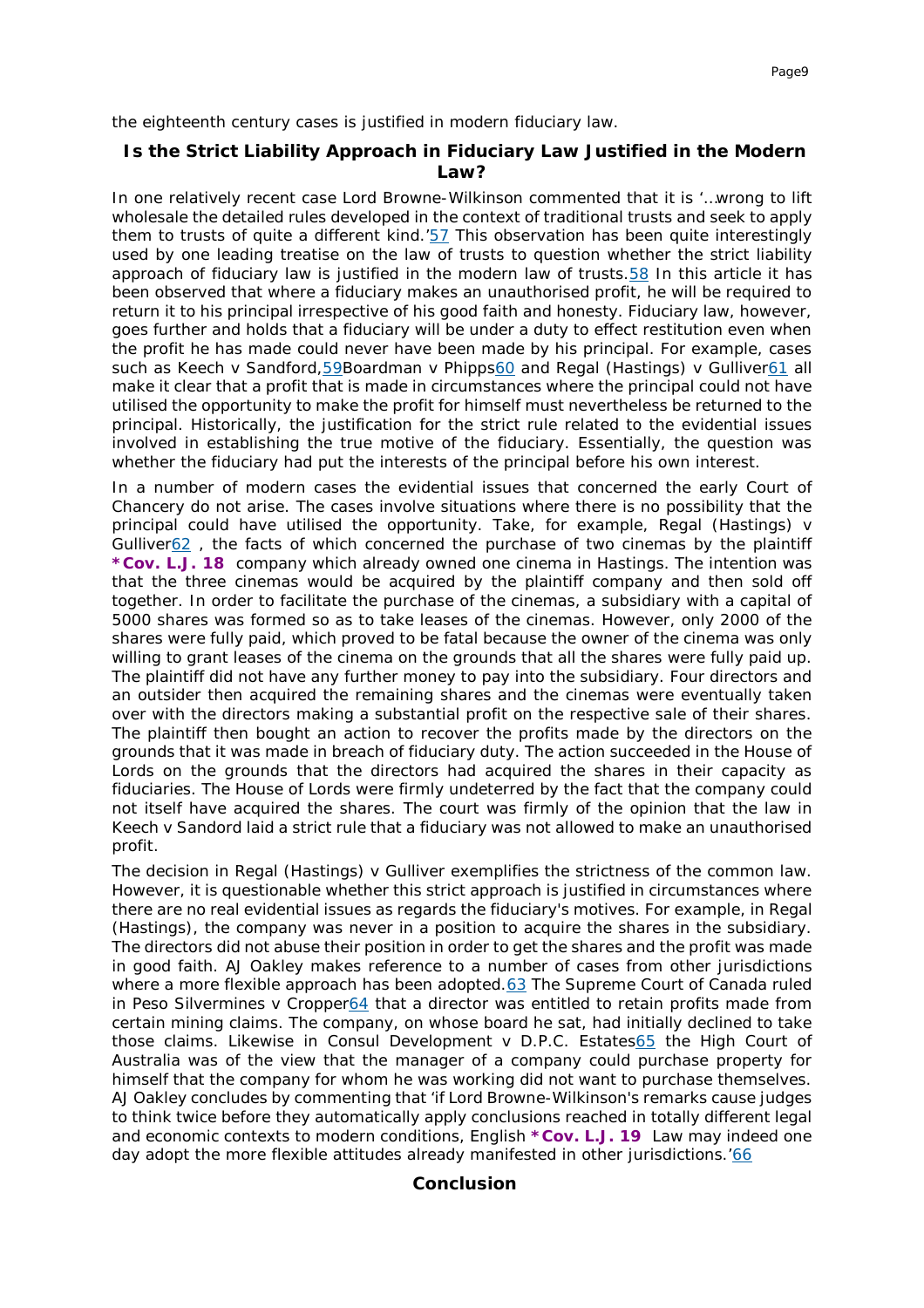Although the law of fiduciaries has evolved over some 250 years, it remains an area of English law that perhaps, raises more questions than answers. Whilst the law recognises certain categories of relationships as fiduciary, recent judicial pronouncements illustrate that the finding of a fiduciary relationship is not dependant on such categorisation. Rather, it is the very circumstances of individual cases that may subject a particular person to fiduciary duties thereby making that person a fiduciary. This judicial flexibility has allowed the courts to find fiduciary relationships in contexts that were once assumed to be immune to fiduciary law. For example, in commercial contexts it is quite possible that one party may subordinate to the interests of another.

What does, however, remain the subject matter of much debate is the strict liability approach of fiduciary law. It has been observed in this article that the English courts continue to adopt the strict liability to the no-profit rule. Thus, where a fiduciary makes a secret profit, the courts will require full restitution even in circumstances where that profit could not have been made by the beneficiary. It is submitted that, whilst the strict liability rule was justified in the context of some of the nineteenth century cases where evidential issues prevented the court from ascertaining the intention of the fiduciary, in modern cases it is questionable whether such an approach is justified. There is much to be said for recent judicial calls for recognition that it is not appropriate to apply laws decided in a wholly different context to a different kind of situation. This recognition has already been made in a number of commonwealth jurisdictions and it remains to be seen how far English lawyers follow suit.

\_\_\_\_\_\_\_\_\_\_\_\_\_\_\_\_\_\_\_\_\_\_\_\_\_\_\_\_\_\_\_\_\_\_\_\_\_\_\_\_\_\_\_\_\_\_\_\_\_\_\_\_\_\_\_\_\_\_\_\_\_\_\_\_\_\_\_\_\_\_\_\_\_\_\_

Deputy Head of Law, Coventry University

Cov. L.J. 2007, 12(2), 1-19

<span id="page-10-5"></span><span id="page-10-4"></span><span id="page-10-3"></span><span id="page-10-2"></span><span id="page-10-1"></span><span id="page-10-0"></span>1. (1989) 61 D.L.R. (4th ) 14. 2. (1989) 61 D.L.R. (4th ) 14 at 26. 3. P. D. Finn, *Fiduciary Obligations* (1977), at page 1. 4. *Bristol & West Building Society v Mothew* [1998] Ch.1 5. *Kelly v Cooper* [1993] A.C. 205. 6. *Guinness v. Saunders* [1990] 2 A.C. 663. 7. *Keech v Sandford* (1726) Sel Cas Ch. 61 8. [1985] 1 Q.B. 428. 9. S. Sealy, 'Fiduciary Relationships' [1962] C.L.J. 69. 10. *Re Hay's S.T.* [1981] 3 All. E.R. 788. 11. [1951] A.C. 501. 12.

<span id="page-10-11"></span><span id="page-10-10"></span><span id="page-10-9"></span><span id="page-10-8"></span><span id="page-10-7"></span><span id="page-10-6"></span>*Sinclair Investment Holding SA v. Versailles Trade Finance Ltd* [2005] EWCA Civ. 722. This decision is explored in more detail below.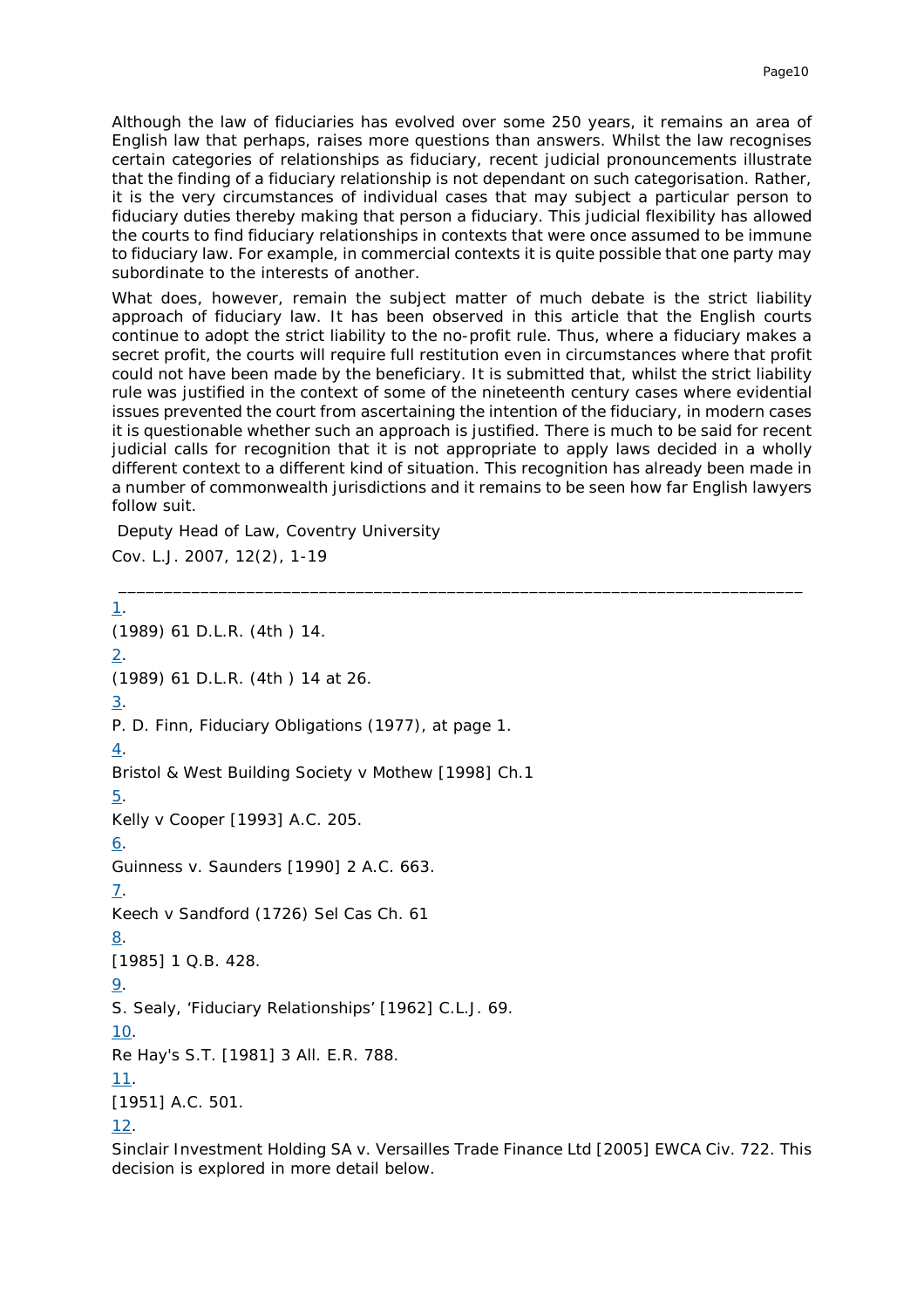<span id="page-11-0"></span>13.

<span id="page-11-1"></span>(1726) Sel Cas Ch. 61 14. [1967] A.C. 46. 15.

<span id="page-11-2"></span>[1967] A.C. 46.

# <span id="page-11-3"></span>16.

See, for example, Finn, *Fiduciary Obligation* (1977); Sheperd, *The Law of Fiduciaries* (1981) and Sheperd, 'Towards a Unified Concept of Fiduciary Relationships' (1981) 97 L.Q.R. 51.

# <span id="page-11-4"></span>17.

[1995] 2 AC 706.

### <span id="page-11-5"></span>18.

*Ibid,* at 728. This statement is echoing the opinion of Asquith L.J. in the Court of Appeal in *Reading v A-G* [1949] 2 KB 232 where his Lordship explained that '…a fiduciary relationship exists (a) whenever the plaintiff entrusts to the defendant property… and relies on the defendant to deal with such property for the benefit of the plaintiff or purposes authorised by him, and not to do otherwise, and (b) whenever the plaintiff entrusts to the defendant a job to be performed… and relies on the defendant to procure for the plaintiff the best terms available…' at 236.

# <span id="page-11-6"></span>19.

<span id="page-11-19"></span><span id="page-11-18"></span><span id="page-11-17"></span><span id="page-11-16"></span><span id="page-11-15"></span><span id="page-11-14"></span><span id="page-11-13"></span><span id="page-11-12"></span><span id="page-11-11"></span><span id="page-11-10"></span><span id="page-11-9"></span><span id="page-11-8"></span><span id="page-11-7"></span>[1998] Ch 1. 20. *Ibid,* at 18. 21. See G. Moffat, *Trust Law: Text and Materials* 3rd Edition, (1999), at page 617. 22. *Ibid,* at 16. 23. [1881] 7 QBD 374. 24. *Ibid,* at 382. 25. P. Millett, 'Equity's Place in the Law of Commerce' (1998) 14 LQR 214, at page 217. 26. *Snell's Equity* 31st Edition (2004), at page 149. 27. See, for example, P. Birks, *The Frontiers of Liability* Vol 2 (1994), at 218. 28. (1989) 61 DLR (4th ) 14. 29. [ 2005] EWCA Civ. 722. 30. *Guinness plc v Saunders* [1990] 2 AC 663. 31. [2005] EWCA Civ 722 at para 14. 32.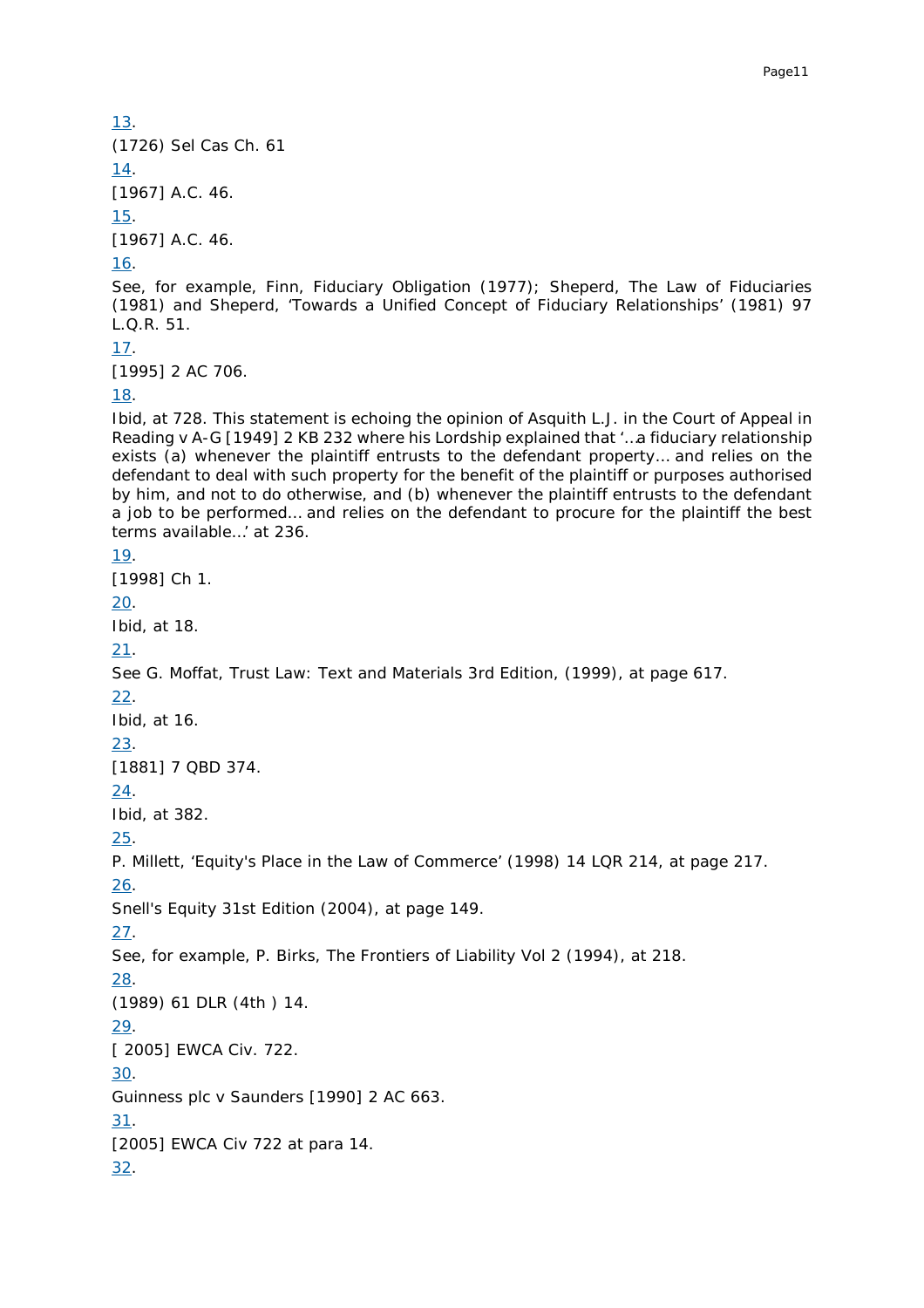<span id="page-12-20"></span><span id="page-12-19"></span><span id="page-12-18"></span><span id="page-12-17"></span><span id="page-12-16"></span><span id="page-12-15"></span><span id="page-12-14"></span><span id="page-12-13"></span><span id="page-12-12"></span><span id="page-12-11"></span><span id="page-12-10"></span><span id="page-12-9"></span><span id="page-12-8"></span><span id="page-12-7"></span><span id="page-12-6"></span><span id="page-12-5"></span><span id="page-12-4"></span><span id="page-12-3"></span><span id="page-12-2"></span><span id="page-12-1"></span><span id="page-12-0"></span>[1998] Ch 1. 33. *Ibid* at 18. 34. [2005] EWCA Civ 722, at para 22. 35. [1896] A.C. 44. 36. [1896] A.C. 44 at 51. 37. [1998] Ch. 1. 38. [1998] Ch.1 at 18. 39. See, McGhee, J (ed), *Snell's Equity* (Sweet and Maxwell 2005), 21st ed, at page 150. 40. See, for example, *Boardman v Phipps* [1967] 2 A.C. 46, at 123. 41. For a critical insight into the relationship between fiduciary and non-fiduciary duties see M. Conaglen, 'The Nature and Function of Fiduciary Loyalty' (2005) 121 L.Q.R. 453 and also R. Lee, 'In Search of the Nature and Function of Fiduciary Loyalty: Some Observations on Conaglen's Analysis' (2007) 27 O.J.L.S. 327. 42. [1998] Ch. 1. 43. [1998] Ch. 1 at 16. 44. [1998] 1 All E.R. 833. 45. [1998] 1 All E.R. 833 at 842. 46. The decision was affirmed by the House of Lords ([2001] 1 AC 268), although whether he was or was not a fiduciary was not considered. 47. [1896] A.C. 44. 48. [1896] A.C. 44 at 48. 49. [1896] A.C. 44 at 52. 50. [1967] 2 A.C. 134. 51. [1967] 2 A.C. 134, at 150. 52. [1967] 2 A.C. 46. 53. [1990] 2 A.C. 663.